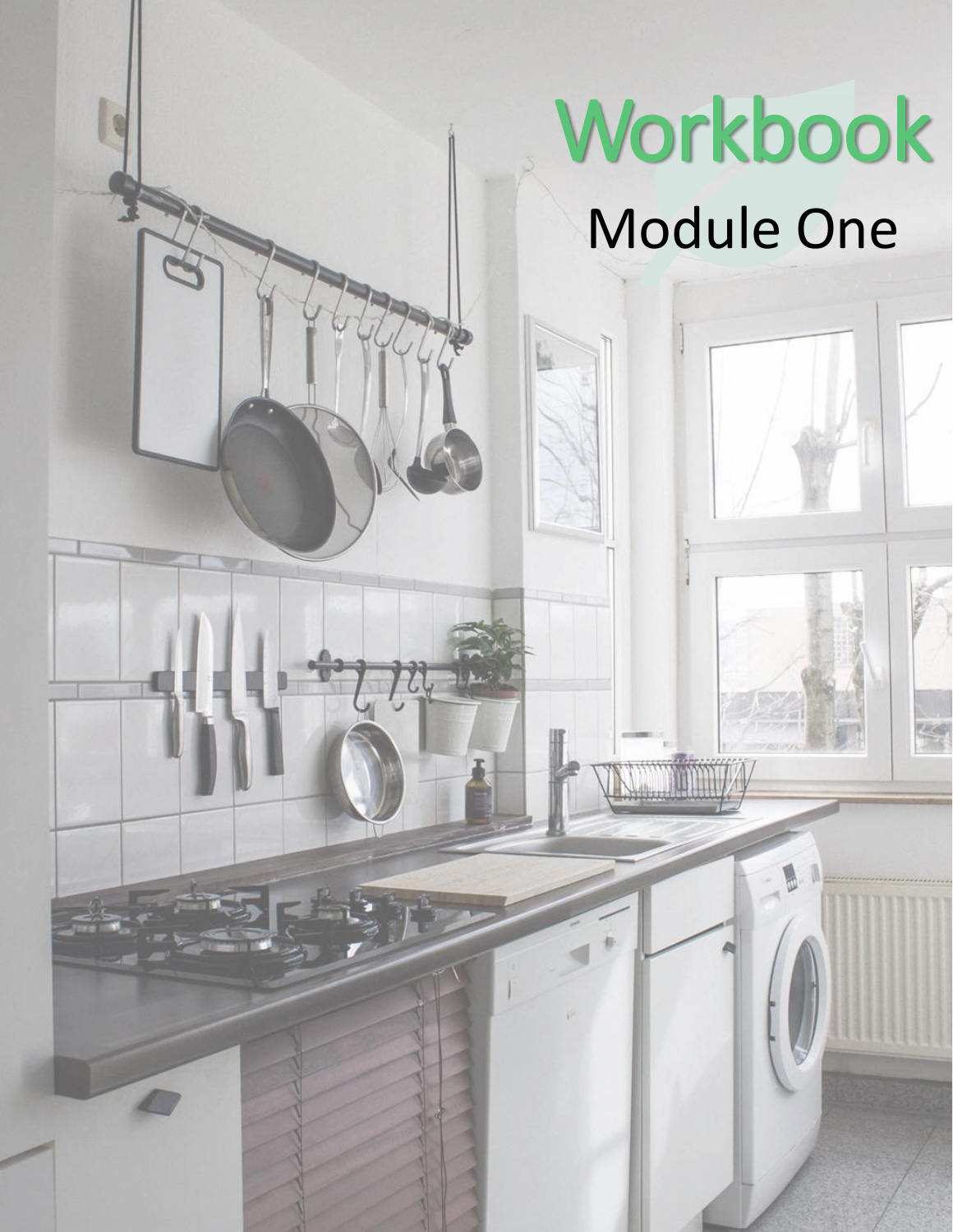## Prepare Your Kitchen

Kitchen Check

Remove these items. Check each off as you complete your assessment of your supplies.

- □ Sugar and sugar substitutes
- Gluten\* *(Only if you are sensitive to gluten)*
- $\Box$  Caffeine (Coffee, soda, teas with caffeine, etc)
- $\Box$  Dairy
- Meat
- $\Box$  Processed Foods
- $\Box$  Soda
- $\Box$  Nicotine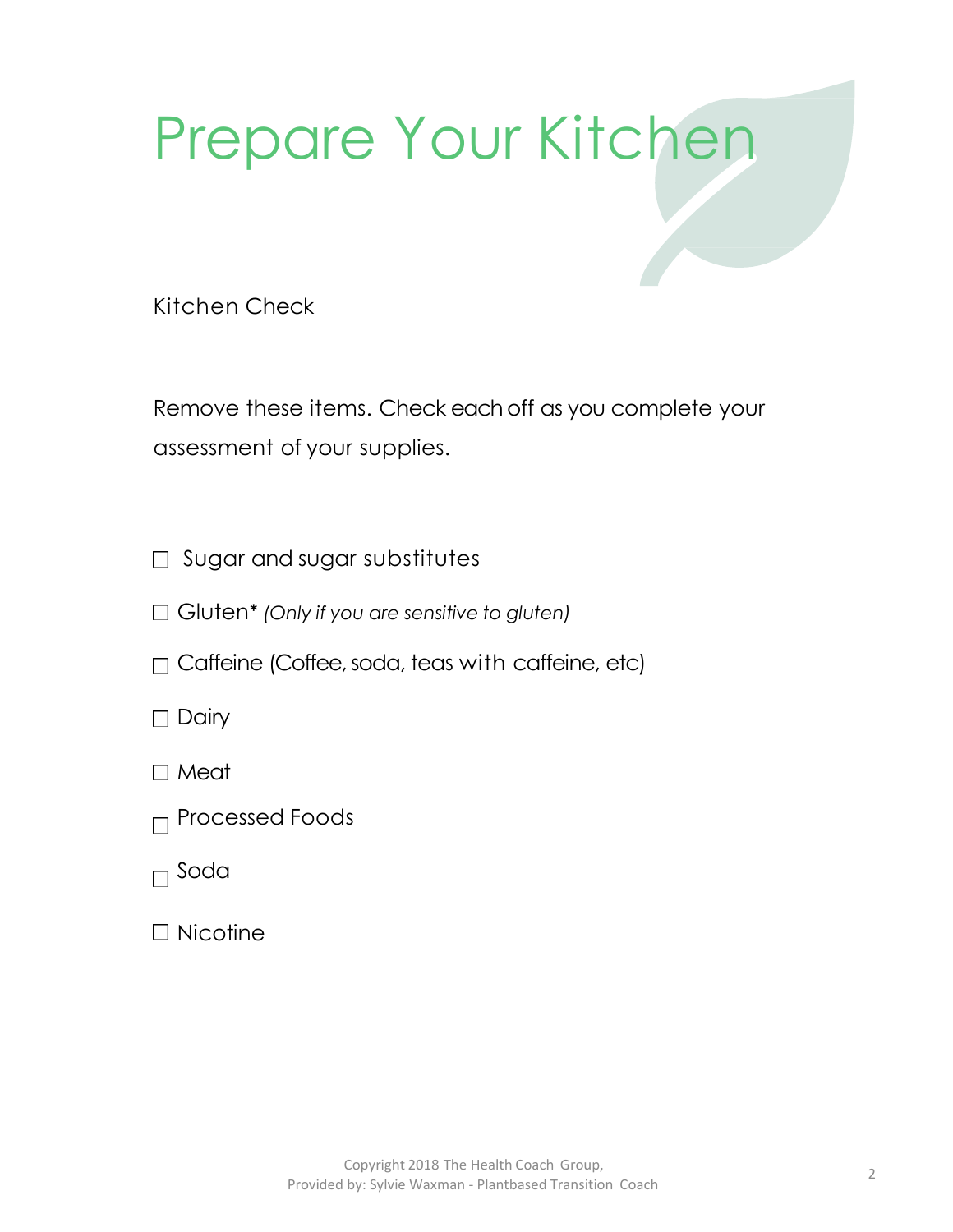## Prepare Your Kitchen

Kitchen Check

Grocery Shopping

Add in these items to your kitchen. You can use this list to help you while grocery shopping. *Avoid foods that have pesticides or fertilizers.*

- Stevia  $\Box$
- **Greens**  $\Box$
- $\Box$  Fruits
- □ Water
- $\Box$  Lemon
- Legumes
- $\Box$  Nuts and seeds
- $\Box$  Herbal Teas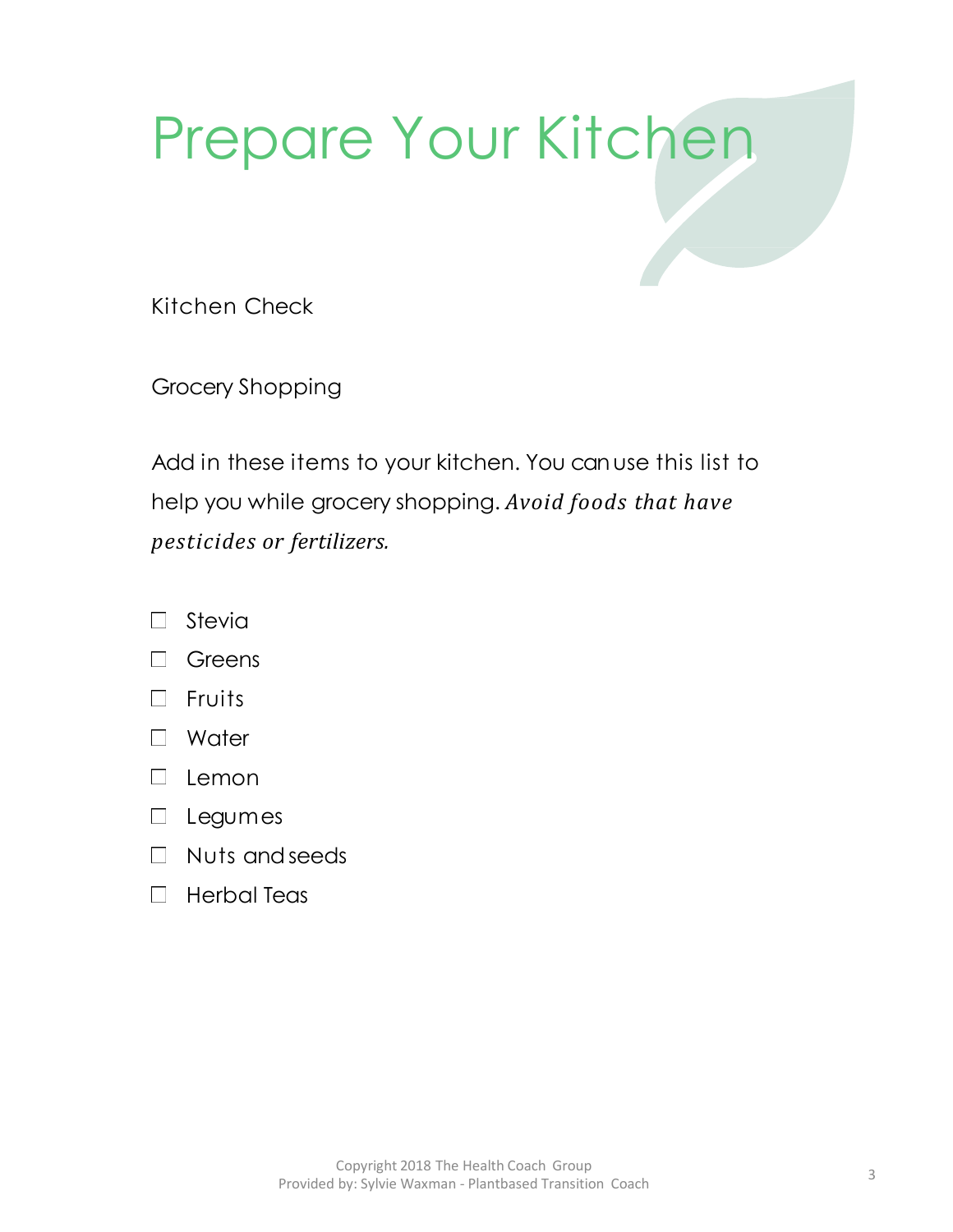## Why have you chosen a plantbased diet?

Understanding why you are wanting to make a change in your diet will help you to be successful with the process. Take a few moments to reflect and write down what has motivated you or the reasons behind the change to aplant based diet.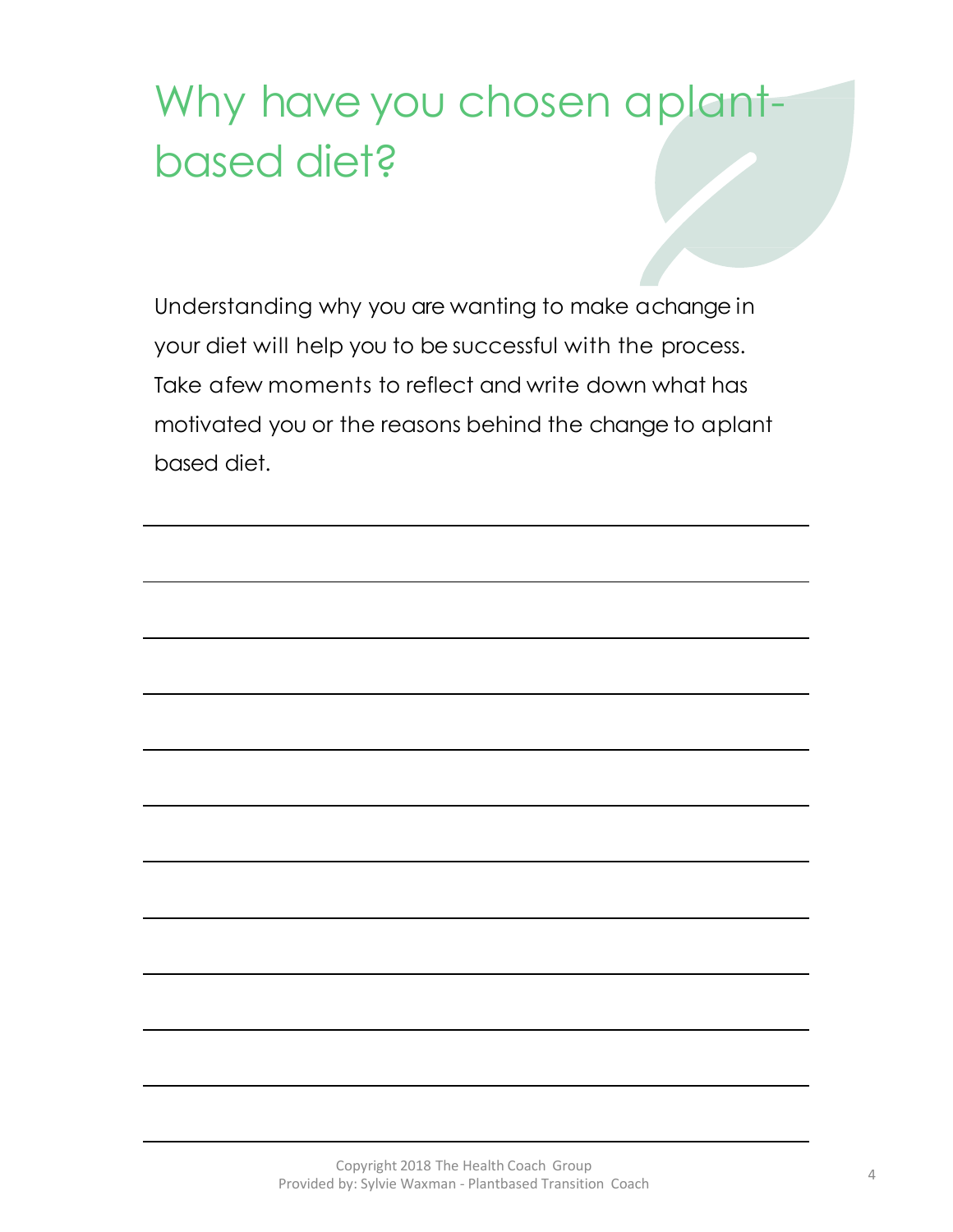

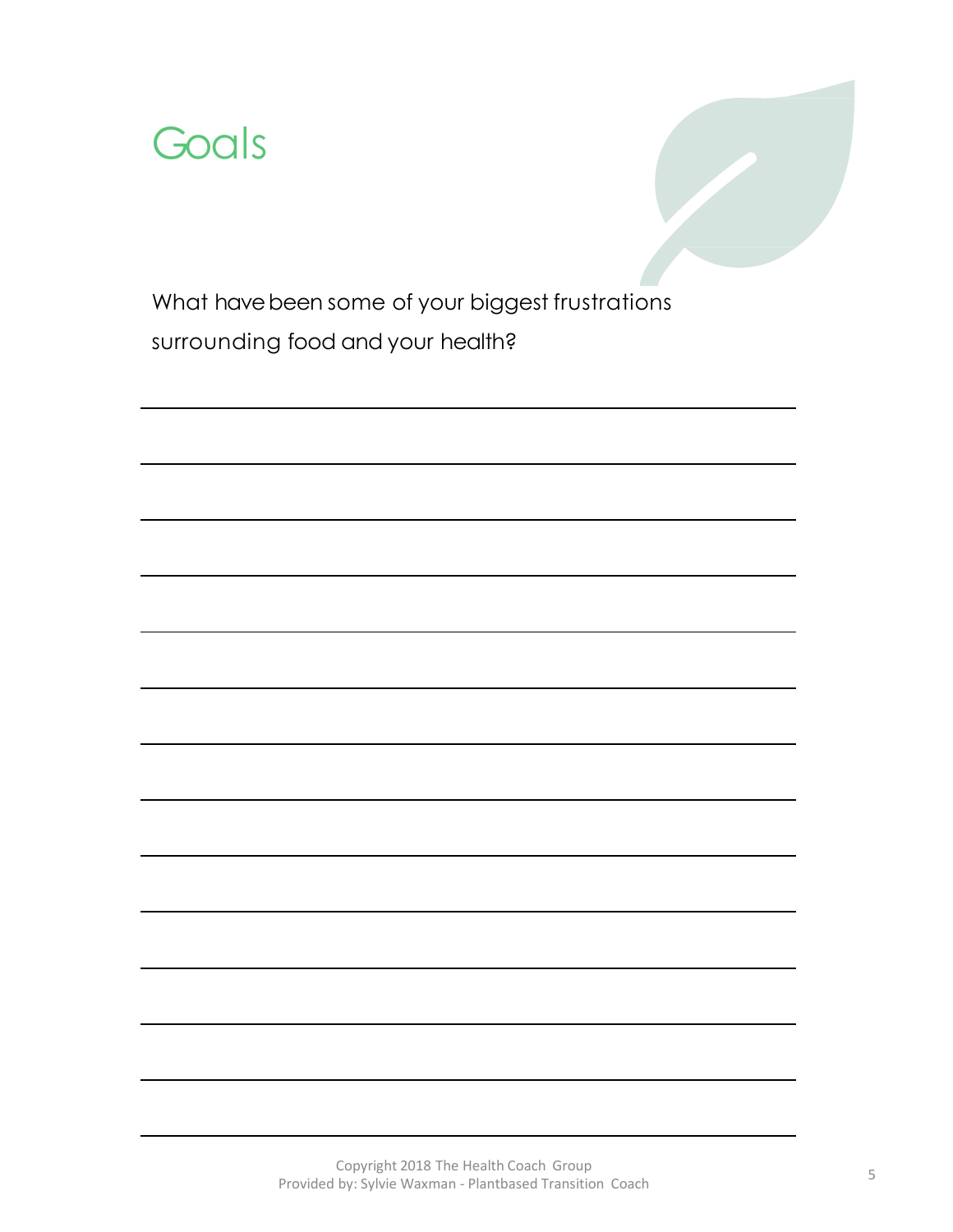

What have you tried up to this point? Was anything successful? How did you feel afterwards?

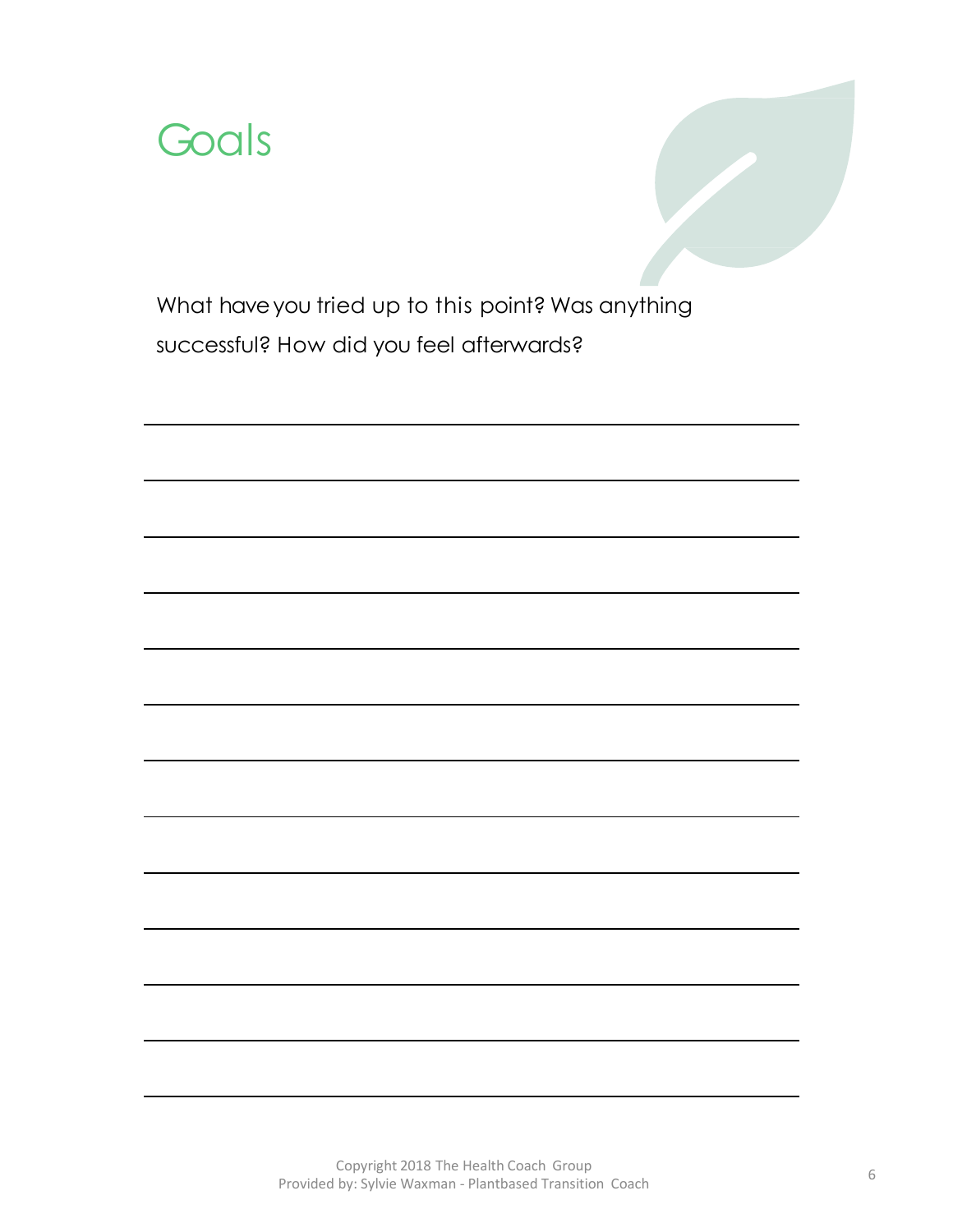

What do you hope to accomplish by switching to aplant based diet?

> Copyright 2018 The Health Coach Group Provided by: Sylvie Waxman - Plantbased Transition Coach <sup>7</sup>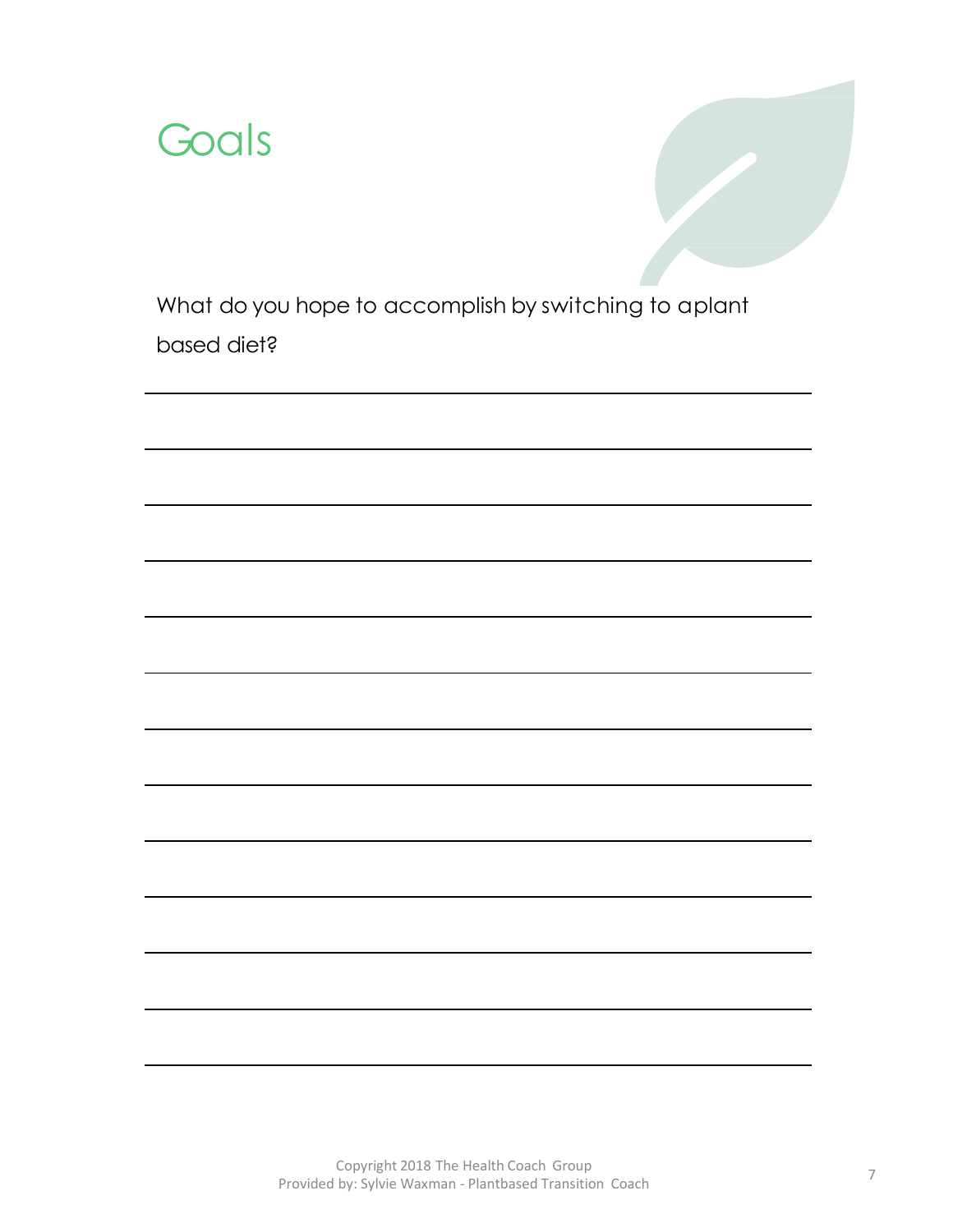



Do you have a good support system in place as you transition to plant based?

Are there others in your home who will be making the change as well or will they eat a different diet?